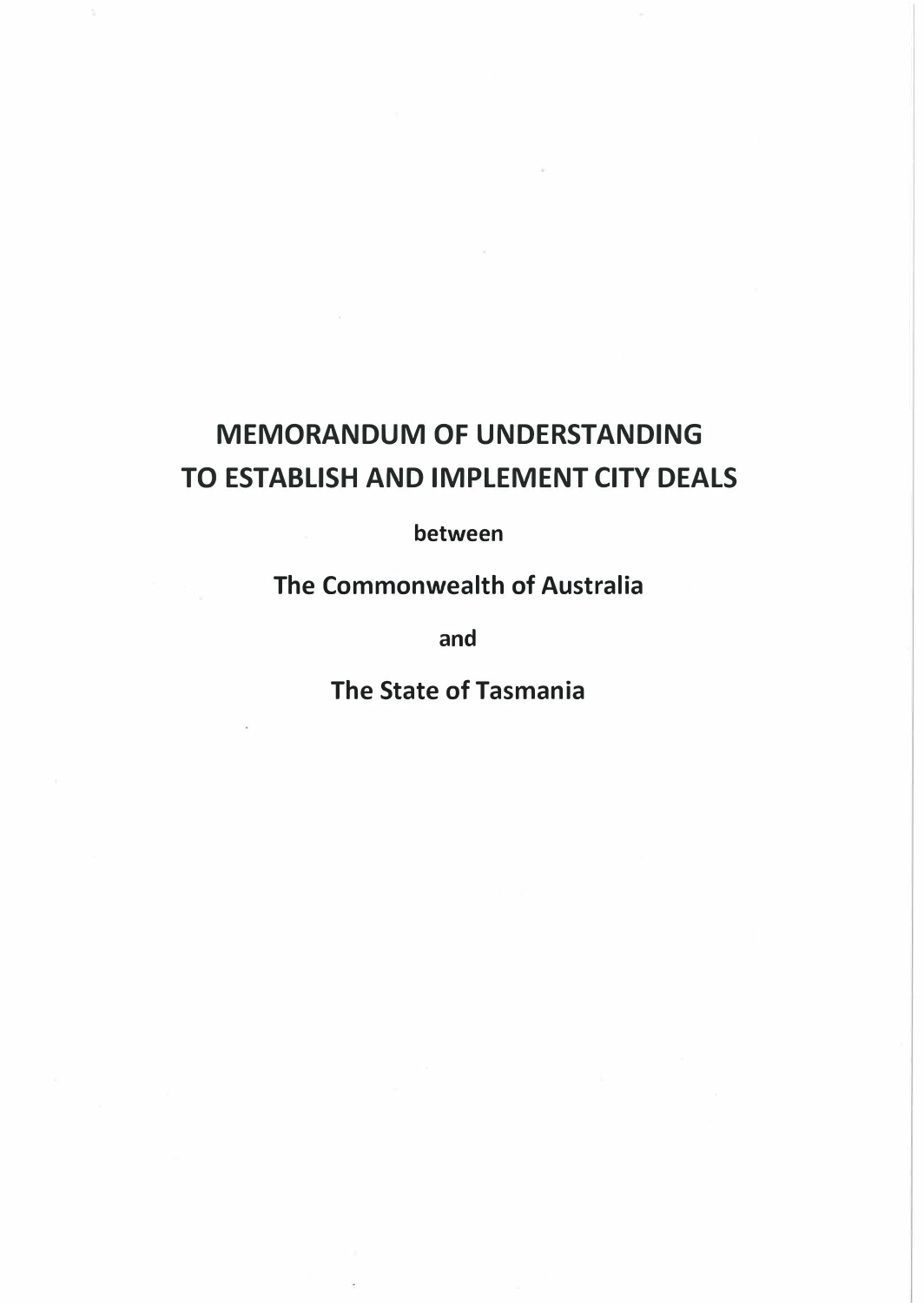# **Memorandum of Understanding to establish and implement City Deals**

## *1. Preamble*

This Memorandum of Understanding provides an undertaking by the Commonwealth and Tasmania to work together on City Deals. City Deals will improve the lives of people through increased economic growth, more job opportunities and better access to education and training.

Australia's growth as a knowledge based economy, and the prosperity this offers, goes hand in hand with the growth of our cities and the regions surrounding them. To succeed in the  $21^{st}$  century economy our cities, both regional and metropolitan, need to be productive and accessible, but they also need to be liveable with a clear focus on serving citizens.

City Deals will formalise the partnership across the three levels of government and define priorities, actions, timeframes and accountabilities for achieving joint goals. City Deals will improve collaboration between all levels of government by coordinating governance, strategic planning, investment and reform. The establishment of City Deals will require all levels of government to consider all available levers to support improved outcomes in our cities.

The Commonwealth will provide support for key transformative infrastructure to implement City Deals. The Commonwealth and Tasmania will bring the full strength of their policy levers to give effect to City Deals. Tasmania and local governments will in turn align land use, policy and regulatory settings and infrastructure priorities to implement the City Deal. This will enable the full economic potential of intervention to be realised.

As a first priority, the Australian and Tasmanian Governments will work with local government to deliver a City Deal for Launceston. Governments will be supported by active input from the local community and stakeholders.

The City Deal will be focused on improving the lives of Launceston residents by supporting education, employment and investment to build on the region's natural advantages. The City Deal will include the development of a new university campus in the centre of Launceston and revitalisation of the historic CBD.

### *2. Principles for collaboration*

The Commonwealth and Tasmania commit to the following foundational principles in support of City Deals. City Deals will:

- a) Provide an ambitious plan to generate economic growth, jobs and housing, reduce travel times and improve educational and environmental outcomes to deliver measurable improvements to people's quality of life and standard of living.
- b) Involve the community in co-designing regional priorities and how they can contribute to implementation.

2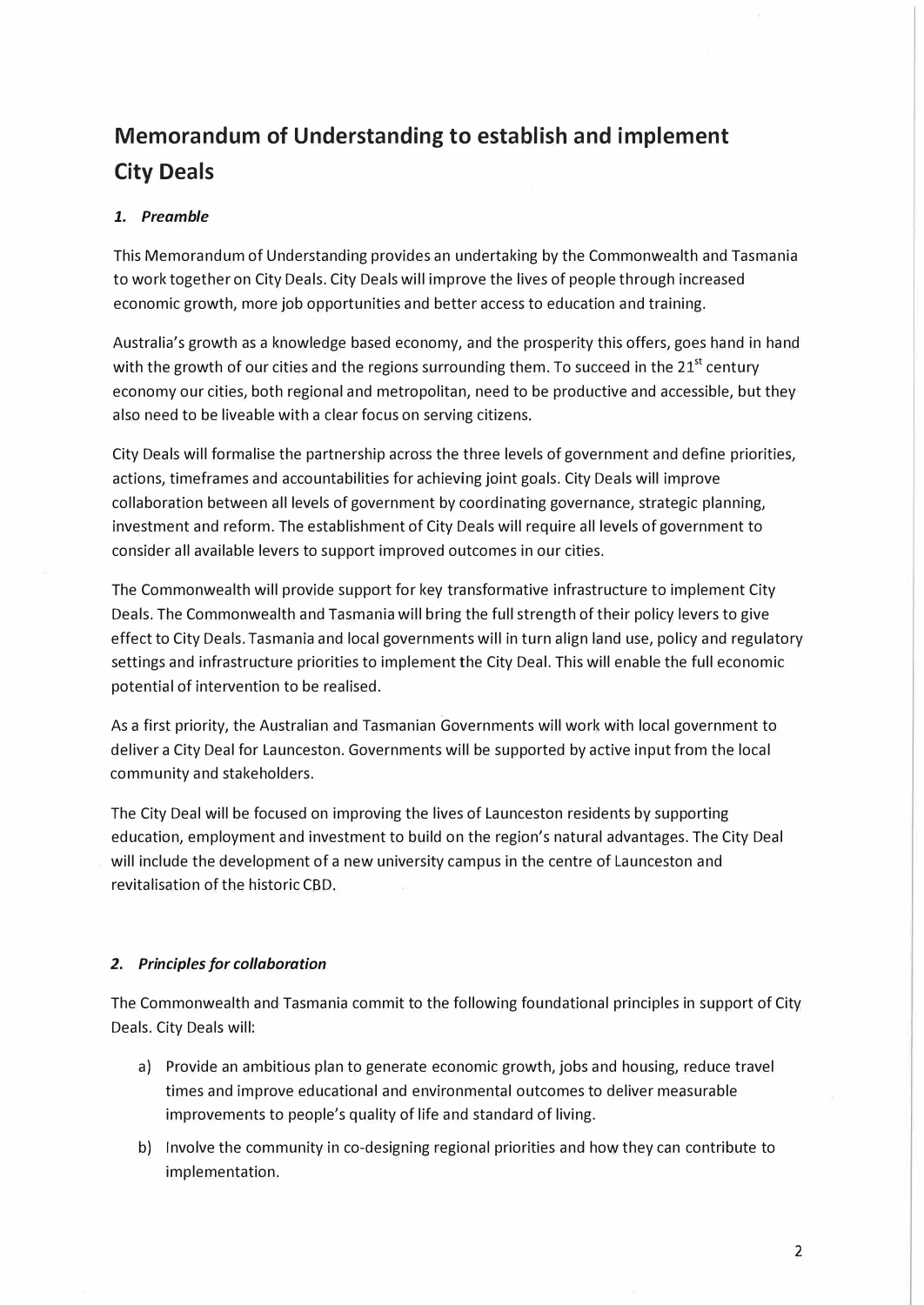- c) Prioritise local needs within a context of nationally significant reform, including actions that drive productivity and competition.
- d) Engage the private sector to design better policy and regulatory settings for investment and to accelerate the delivery of key infrastructure by sharing costs fairly between those who directly benefit and the Australian taxpayer.
- e) Take a long-term approach to achieve transformative change within the period of a City Deal, and through sound co-design processes, develop clear short and medium term actions that provide certainty to business and the community.
- f) Identify the 'game-changers' and catalyst actions that will deliver a step-change in growth outcomes and then prioritise delivery
- g) Be flexible to allow for changing needs and emerging priorities.
- h) Deliver action and reform that are additional to governments' usual operations.
- i) Establish streamlined governance design and benchmarking frameworks to enable effective collaboration, coordination within and across governments and strong leadership with clear accountabilities.
- j) Support open access to data for transparent, evidence-based decision making, performance monitoring and smart technology solutions.
- k) Define measurable goals, priorities, actions and implementation timeframes to enable performance to be measured and all parties held to account.

#### *3. Domains for action*

Every City Deal will be different. Each will be tailored to reflect the specific needs and growth opportunities of that region. The focus will be on collaborative actions that will transform the economic, social and environmental outcomes for the area.

City Deals will prioritise the following domains for action. City Deals will identify commitments from parties to deliver these complementary and cross-cutting domains.

Governance, city planning and regulation - To design and deliver planning and regulatory reforms that improve metropolitan governance arrangements and integrate infrastructure, land use and environmental planning decisions to facilitate economic growth.

**Infrastructure and investment** - To improve accessibility and transport choice in our cities by supporting innovative private and public sector financing solutions and programmed, co-ordinated and evidence-based infrastructure commitments across all three levels of government that are well designed and encourage best use and deployment of existing infrastructure assets.

**Housing** - To improve housing supply and affordability, including by encouraging higher density development, supporting inner city living options, greater diversity of housing options, and integrated planning.